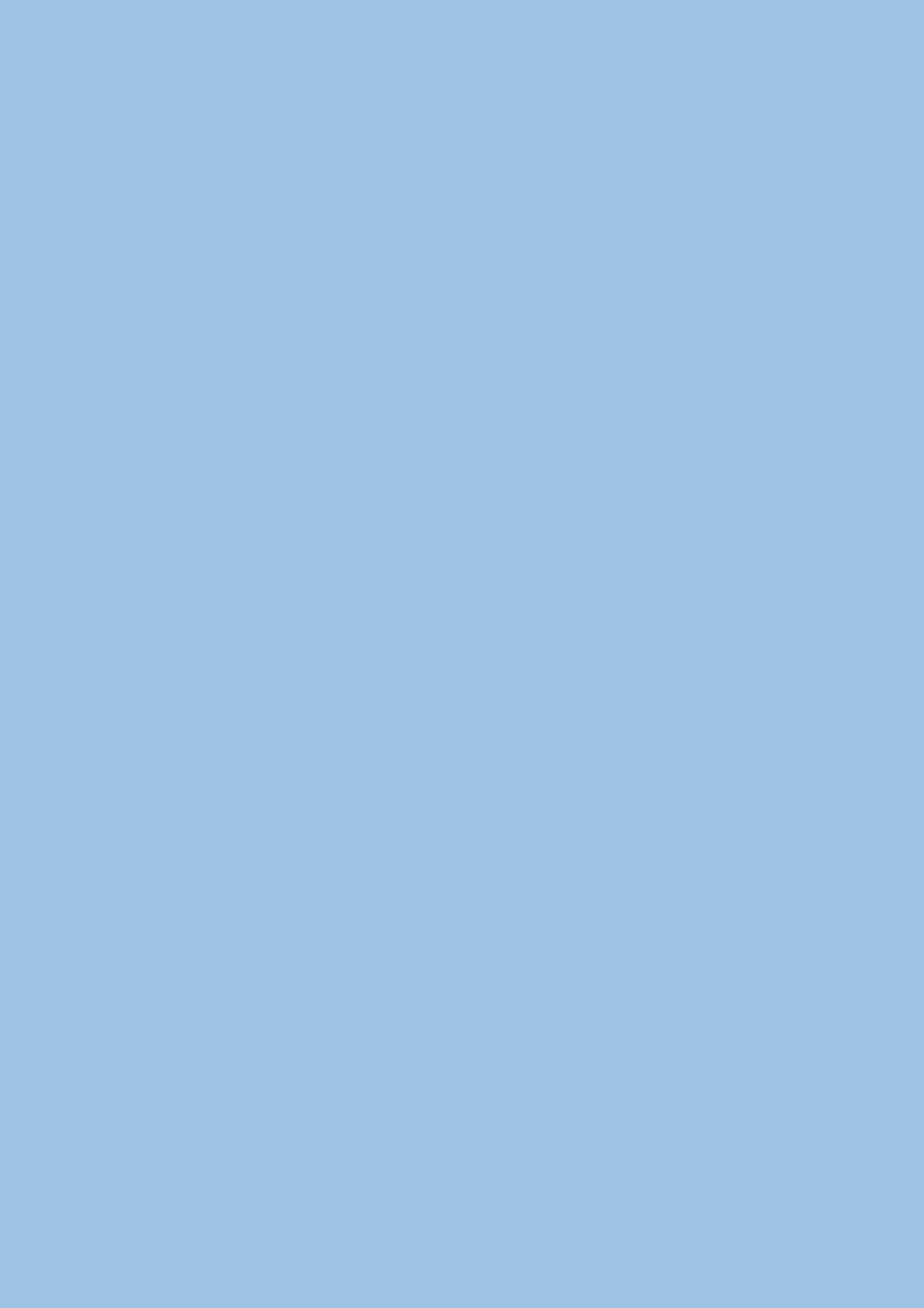## **Chapter I: Overview of the State Finances**

#### **1.1 Profile of the State**

Nagaland is situated in the North-Eastern region of India, bordering three States *viz.* Assam in North and West, Arunachal Pradesh in East and Manipur in the South. It has an international border with Myanmar in the East and runs parallel to the bank of Brahmaputra. With a geographical area of 16,579 sq. kms.*i.e*. about 0.50 *per cent* of country's total geographical area, Nagaland population in 2020 is 21.67 lakh which is 0.16 *per cent* population of the Country. Nagaland has a lower density of population, higher literacy rate and lower infant mortality rate as compared to the All India Average figures. At present, Nagaland has 12 districts. The per capita GSDP in respect of Nagaland for the year, 2019-20 is  $\bar{\xi}$  1,40,784 as compared to  $\bar{\xi}$  1,51,677 for the nation.

General and financial data relating to the State are given in *Appendix 1.1.*

#### 1.1.1 Gross State Domestic Product of the State

Gross State Domestic Product (GSDP) is the value of all the goods and services produced within the boundaries of the State in a given period of time. Growth of GSDP is an important indicator of the State's economy, as it denotes the extent of changes in the level of economic development of the State over a period of time. The growth rate for the period 2015-20 compared with India's GDP is presented in **Table 1.1**:

|                                       |             |             |                      |                      | $\bar{\tau}$ in crore) |
|---------------------------------------|-------------|-------------|----------------------|----------------------|------------------------|
| Year                                  | 2015-16     | 2016-17     | 2017-18              | 2018-19              | 2019-20                |
| GDP (2011-12 Series)                  | 1,37,71,874 | 1,53,91,669 | 1,70,98,304          | 1,89,71,237          | 2,03,39,849            |
|                                       |             |             | (2 <sup>nd</sup> RE) | (1 <sup>st</sup> RE) | (PE)                   |
| Growth rate of GDP over               | 10.46       | 11.76       | 11.09                | 10.95                | 7.21                   |
| previous year (in <i>per cent</i> )   |             |             |                      |                      |                        |
| <b>GSDP</b><br>$(2011-12)$<br>State's | 19.524      | 21,722      | 24,492               | 27,283               | 30,508                 |
| Series)                               |             |             | (PE)                 | (QE)                 | (AE)                   |
| Growth rate of GSDP over              | 6.10        | 11.26       | 12.75                | 11.40                | 11.82                  |
| previous year (in <i>per cent</i> )   |             |             |                      |                      |                        |

**Table 1.1: Trends in GSDP compared to the national GDP** 

*Source of data: GDP-Ministry of Statistics and Programme Implementation, Press Release 29th May 2020 and Economic Survey, 2020-21. GSDP-Directorate of Economics and Statistics, Government of Nagaland RE: Revised Estimates; PE: - Provisional Estimates; Q.E: - Quick Estimates; A.E: - Advance Estimates* 

As can be seen from the details tabulated above, during the five-year period from 2015-16 to 2019-20, the GSDP of the State grew at a higher rate during 2017-18 to 2019-20 as compared to national GDP. However, the growth rate for 2015-16 to 2016-17 was lower compared to the national growth rate.

**Charts 1.1** and **1.2** depict the details of the shift in sectoral contribution to GSDP from 2015-16 to 2019-20 and sectoral growth of the GSDP during the period 2015-20.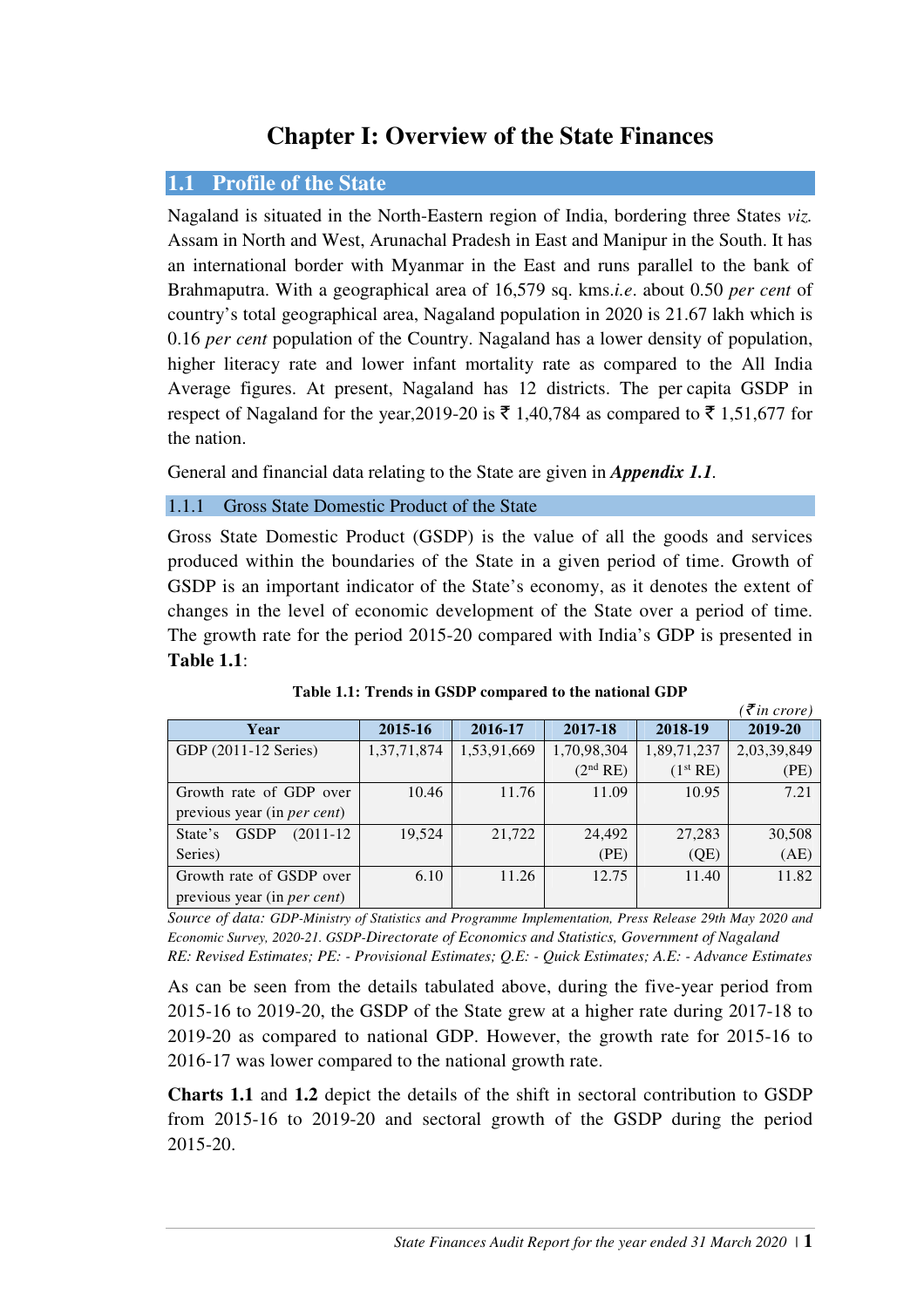



*Source: Information furnished by the Directorate of Economics and Statistics, GoN* 



**Chart 1.2: Sectoral growth in GSDP** 

*Source: Information furnished by the Directorate of Economics and Statistics, GoN* 

The GSDP of the State increased by  $\bar{\xi}$  10,983.88 crore during the period 2015-16  $(\bar{\mathcal{F}} 19,524$  crore) to 2019-20 ( $\bar{\mathcal{F}} 30,508$  crore) at a Compound Annual Growth Rate (CAGR) of 11.80 *per cent*. During the current year, GSDP increased by  $\bar{\xi}$  3,227.79 crore (11.82 *per cent*) over the previous year.

During the five-year period 2015-16 to 2019-20, the tertiary sector was the major contributor to the GSDP with 56 *per cent* followed by the primary sector with 30 *per cent* and secondary sector with 12 *per cent*. Subsidies and taxes formed two *per cent* of GSDP.

The sector-wise increase is discussed below:

(i) Primary Sector increased by  $\bar{\xi}$  3,111.29 crore during the period 2015-16 to 2019-20 at a CAGR of 10.81 *per cent*. The major contributor in this sector was Agriculture, Forestry and Fishing (54.31 *per cent*). The increase of ` 837.43 crore (9.97 *per cent*) over the previous year was primarily due to activities under 'forestry and logging' and 'crops' by 14.81 and 9.70 *per cent* respectively, over the previous year.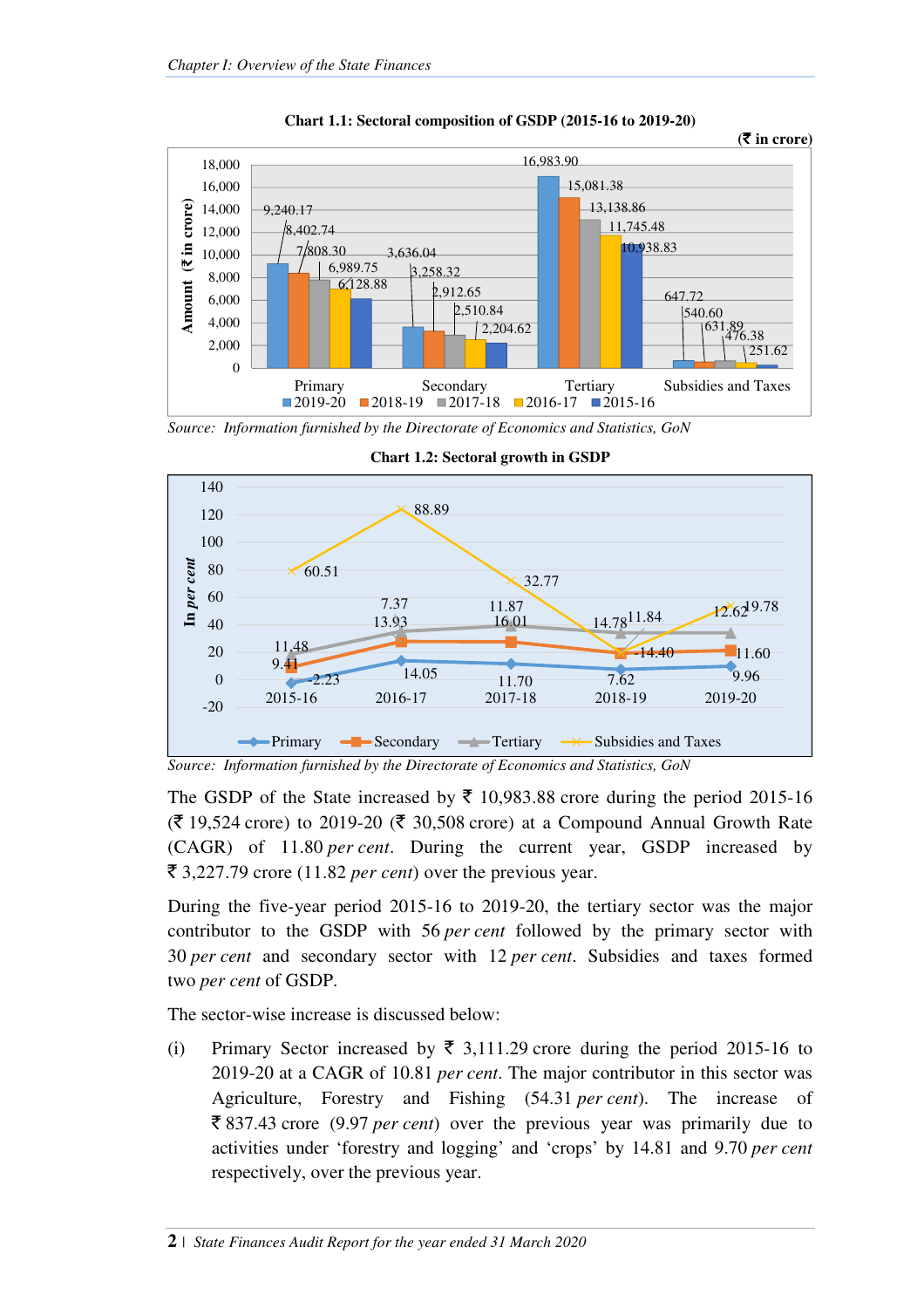- (ii) Secondary Sector increased by  $\bar{\tau}$  1,431.42 crore during the period 2015-16 to 2019-20 at a CAGR of 13.32 *per cent*. The major contributors to the increase were electricity, gas, water supply and other utility services (78.80 *per cent*) and construction (63.06 *per cent*). The increase of  $\bar{\tau}$  377.72 crore (11.59 *per cent*) during 2019-20 over the previous year was due to the contribution of manufacturing by 13.46 *per cent* over the previous year.
- (iii) Tertiary Sector increased by  $\bar{\xi}$  6,045.07 crore during the period 2015-16 to 2019-20 at a CAGR of 11.63 *per cent*. The major contributors to the increase were other services (54.47 *per cent*), public administration (70.71 *per cent*) and trade, repair, hotels and restaurants (84.12 *per cent*). The increase of  $\bar{\xi}$  1,902.52 crore (12.62 *per cent*) during 2019-20 over the previous year was primarily due to increase under 'Trade, Hotels and Restaurants', 'Public Administration', and 'Other Services' by 15.16, 16.13, and 12.62 *per cent*  respectively, over the previous year.
- (iv) Taxes/subsidies on products increased by  $\bar{\tau}$  396.10 crore at a CAGR of 26.67 *per cent* during the period 2015-16 to 2019-20. During 2019-20, there was an increase of  $\bar{\tau}$  107.12 crore (19.82 *per cent*) over the previous year due to an increase under 'Taxes on products' by 13.84 *per cent* and 'subsidies on products' by 5.82 *per cent* over the previous year.

Major contributors to GSDP ( $\bar{\xi}$  30,507.83 crore) during 2019-20 are depicted in **Chart 1.3**.





*Source: GSDP figures furnished by the Directorate of Economics and Statistics, GoN* 

#### **1.2 Basis and Approach to State Finances Audit Report**

In terms of Article 151 (2) of the Constitution of India, the reports of the Comptroller and Auditor General of India (CAG) relating to the accounts of a State are to be submitted to the Governor of the State, who shall cause them to be laid before the Legislature of the State. The State Finances Audit Report (SFAR) is prepared and submitted under Article 151 (2) of the Constitution of India.

Accountant General (Accounts & Entitlements) prepares the Finance Accounts and Appropriation Accounts of the State annually, from the vouchers, challans and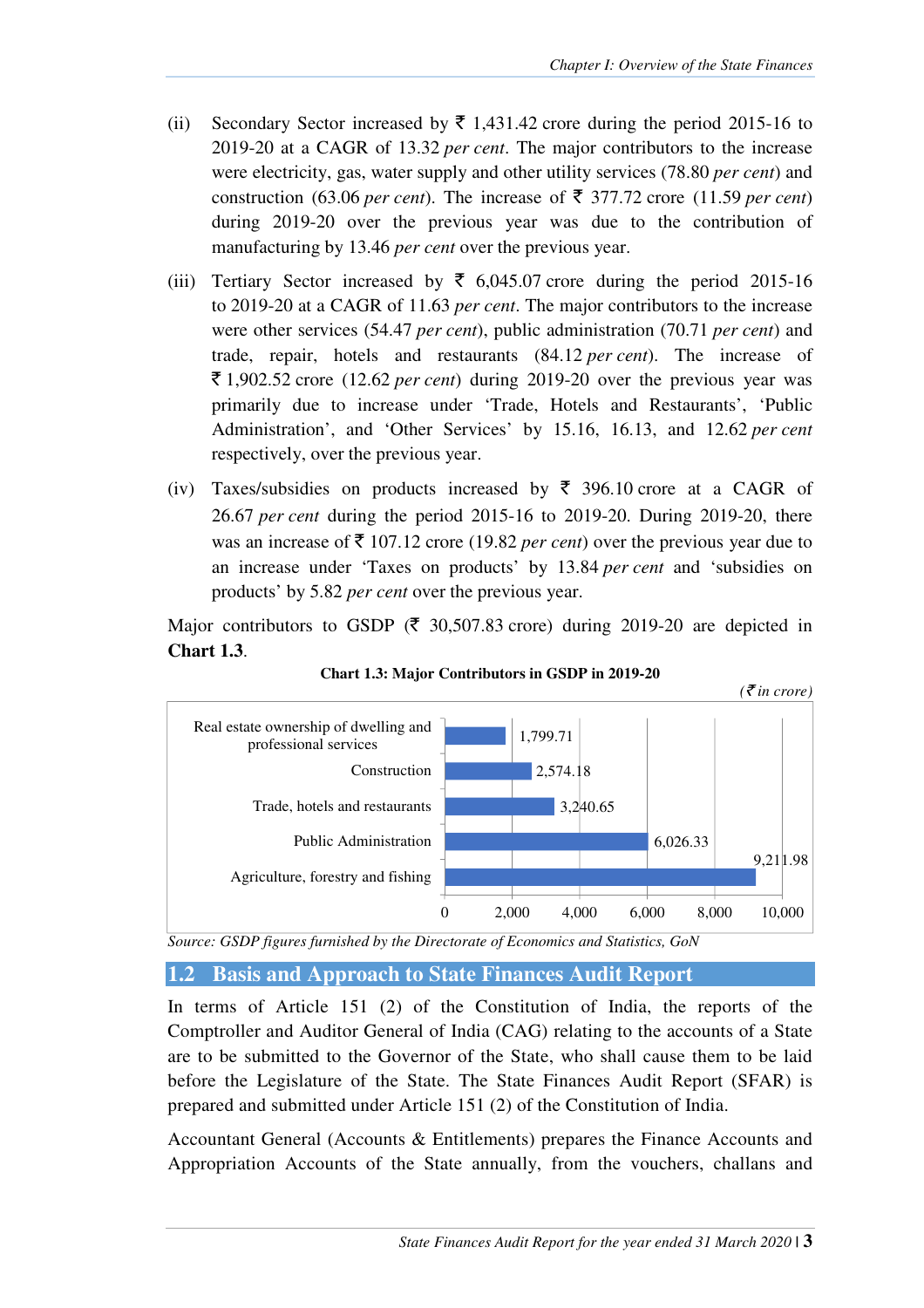initial and subsidiary accounts rendered by the treasuries, offices and departments responsible for keeping of such accounts functioning under the control of the State Government, and the statements received from the Reserve Bank of India. These accounts are audited independently by the Principal Accountant General (Audit), and certified by the CAG.

Finance Accounts and Appropriation Accounts of the State constitute the core data for this report. Other sources include the following:

- Budget of the State: for assessing the fiscal parameters and allocative priorities *vis-à-vis* projections, as well as for evaluating the effectiveness of its implementation and compliance with the relevant rules and prescribed procedures;
- Results of audit carried out by the Office of the Principal Accountant General (Audit);
- Other data with Departmental Authorities and Treasuries (accounting as well as MIS);
- GSDP data and other State related statistics; and
- Various audit reports of the CAG of India.

The analysis is also carried out in the context of recommendations of the XIV Finance Commission (FC), State Fiscal Responsibility and Budget Management Act, best practices and guidelines of the Government of India.

## **1.3 Report Structure**

The SFAR is structured into the following five Chapters:

| Chapter - 1        | <b>Overview of State Finances</b>                                            |  |  |  |  |
|--------------------|------------------------------------------------------------------------------|--|--|--|--|
|                    | This Chapter describes the basis and approach to the Report and the          |  |  |  |  |
|                    | underlying data, provides an overview of structure of government             |  |  |  |  |
|                    | accounts, budgetary processes, macro-fiscal analysis of key indices and      |  |  |  |  |
|                    | State's fiscal position including the deficits/ surplus.                     |  |  |  |  |
| <b>Chapter - 2</b> | <b>Finances of the State</b>                                                 |  |  |  |  |
|                    | This chapter provides a broad perspective of the finances of the State,      |  |  |  |  |
|                    | analyses the critical changes in major fiscal aggregates relative to the     |  |  |  |  |
|                    | previous year, overall trends during the period from 2015-16 to 2019-20,     |  |  |  |  |
|                    | debt profile of the State and key Public Account transactions, based on the  |  |  |  |  |
|                    | Finance Accounts of the State.                                               |  |  |  |  |
| Chapter - 3        | <b>Budgetary Management</b>                                                  |  |  |  |  |
|                    | This chapter is based on the Appropriation Accounts of the State and         |  |  |  |  |
|                    | reviews the appropriations and allocative priorities of the State            |  |  |  |  |
|                    | Government and reports on deviations from Constitutional provisions          |  |  |  |  |
|                    | relating to budgetary management.                                            |  |  |  |  |
| Chapter - 4        | <b>Quality of Accounts and Financial Reporting Practices</b>                 |  |  |  |  |
|                    | This chapter comments on the quality of accounts rendered by various         |  |  |  |  |
|                    | authorities of the State Government and issues of non-compliance with        |  |  |  |  |
|                    | prescribed financial rules and regulations by various departmental officials |  |  |  |  |
|                    | of the State Government.                                                     |  |  |  |  |
| <b>Chapter 5</b>   | <b>Functioning of State Public Sector Enterprises</b>                        |  |  |  |  |
|                    | This chapter comments on an overall picture of the financial performance     |  |  |  |  |
|                    | of State Public Sector Undertakings (SPSUs).                                 |  |  |  |  |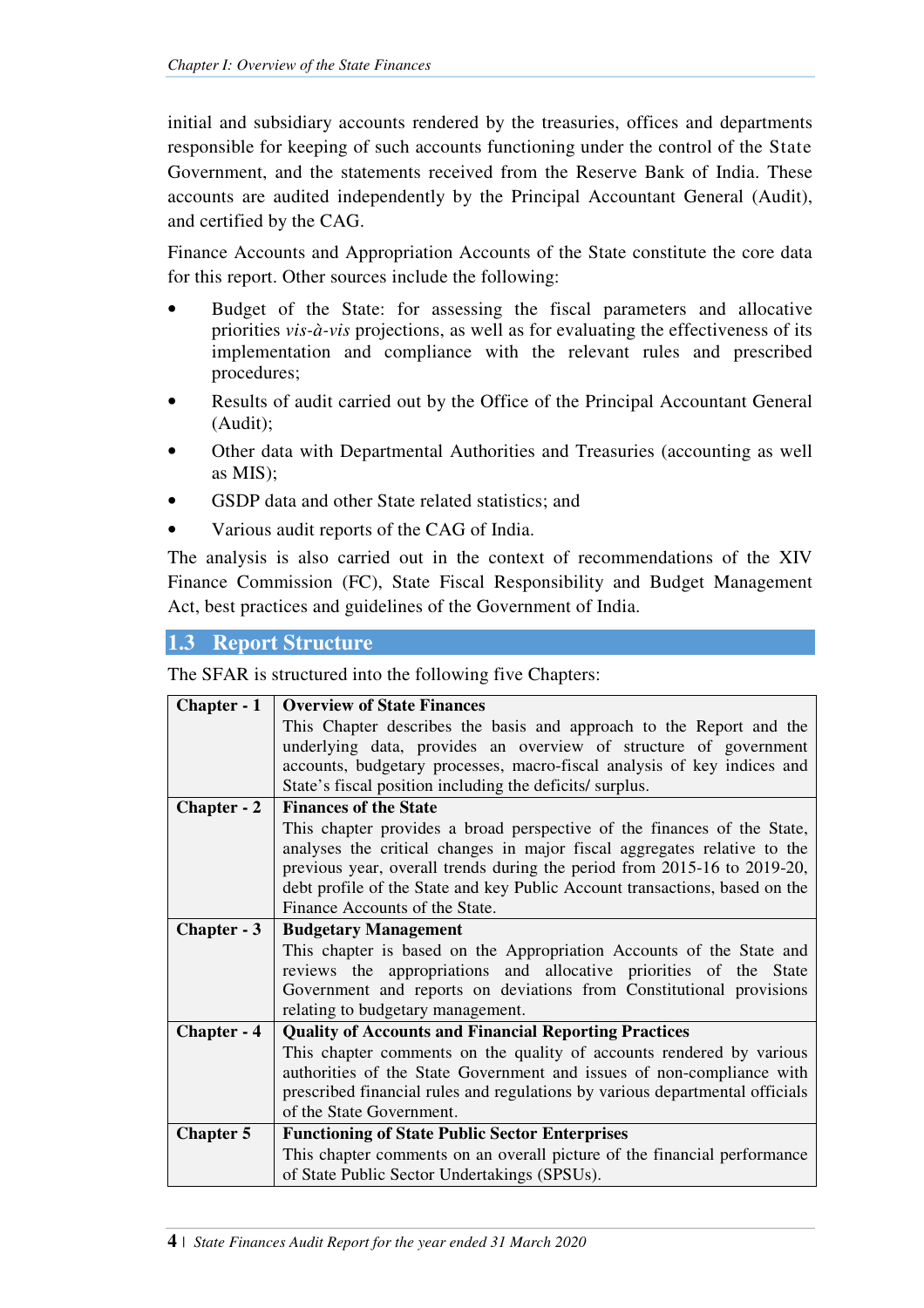## **1.4 Overview of Government Account Structure and Budgetary Processes**

The Accounts of the State Government are kept in three parts:

#### **Consolidated Fund of the State (Article 266(1) of the Constitution of India)**

This Fund comprises all revenues received by the State Government, all loans raised by the State Government (market loans, bonds, loans from the Central Government, loans from Financial Institutions, Special Securities issued to National Small Savings Fund, etc.), Ways and Means Advances extended by the Reserve Bank of India and all moneys received by the State Government in repayment of loans. No moneys can be appropriated from this Fund except in accordance with law and for the purposes and in the manner provided by the Constitution of India. Certain categories of expenditure (*e.g.*, salaries of Constitutional authorities, loan repayments, *etc.*), constitute a charge on the Consolidated Fund of the State (Charged expenditure) and are not subject to vote by the Legislature. All other expenditure (Voted expenditure) is voted by the Legislature.

#### **Contingency Fund of the State (Article 267 (2) of the Constitution of India)**

This Fund is in the nature of an imprest which is established by the State Legislature by law, and is placed at the disposal of the Governor to enable advances to be made for meeting unforeseen expenditure pending authorisation of such expenditure by the State Legislature. The fund is recouped by debiting the expenditure to the concerned functional major head relating to the Consolidated Fund of the State.

#### **Public Accounts of the State (Article 266 (2) of the Constitution)**

Apart from above, all other public moneys received by or on behalf of the Government, where the Government acts as a banker or trustee, are credited to the Public Account. The Public Account includes repayable like Small Savings and Provident Funds, Deposits (bearing interest and not bearing interest), Advances, Reserve Funds (bearing interest and not bearing interest), Remittances and Suspense heads (both of which are transitory heads, pending final booking). The net cash balance available with the Government is also included under the Public Account. The Public Account is not subject to the vote of the Legislature.

There is a constitutional requirement in India (Article 202) to present before the House or Houses of the Legislature of the State, a statement of estimated receipts and expenditures of the Government in respect of every financial year. This 'Annual Financial Statement' constitutes the main budget document. Further, the budget must distinguish expenditure on the revenue account from other expenditures.

**Revenue Receipts** consist of tax revenue, non-tax revenue, share of Union Taxes/ Duties, and grants from Government of India.

**Revenue Expenditure** consists of all those expenditures of the government which do not result in creation of physical or financial assets. It relates to those expenses incurred for the normal functioning of the government departments and various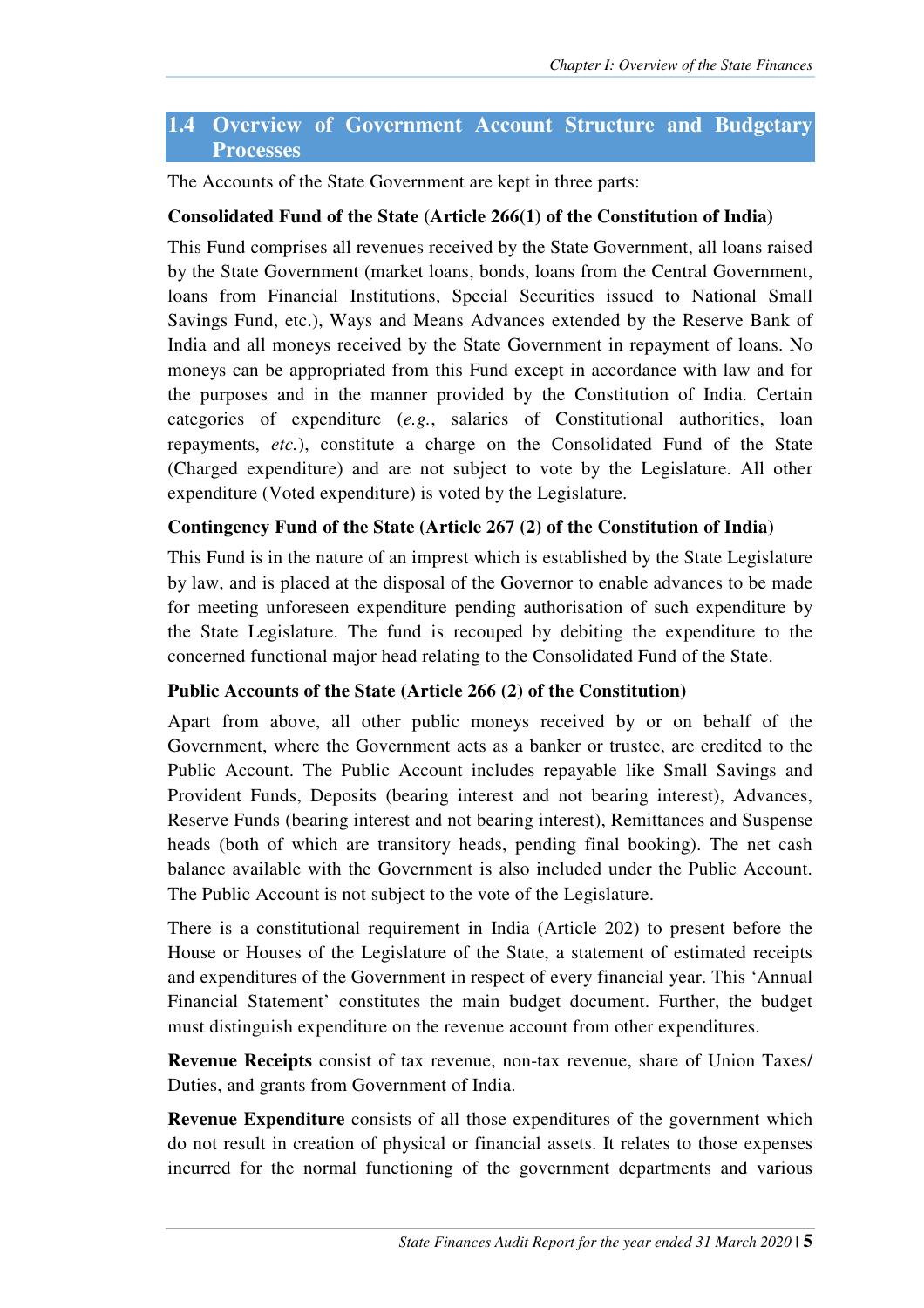services, interest payments on debt incurred by the government, and grants given to various institutions (even though some of the grants may be meant for creation of assets).

The capital receipts consist of:

**Debt Receipts** include Market Loans, Bonds, Loans from financial institutions, Net transaction under Ways and Means Advances, Loans and Advances from Central Government, *etc.*;

**Non-debt Receipts**include Proceeds from disinvestment, recoveries of loans and advances;

**Capital Expenditure** includes expenditure incurred with the objective of increasing concrete assets of a material and permanent character *viz.,* on the acquisition of land, building, machinery, equipment, investment in shares, and loans and advances by the government to PSUs and other parties.



#### *Structure of Government Accounts*

At present, we have an accounting classification system in government that is both functional and economic as shown below.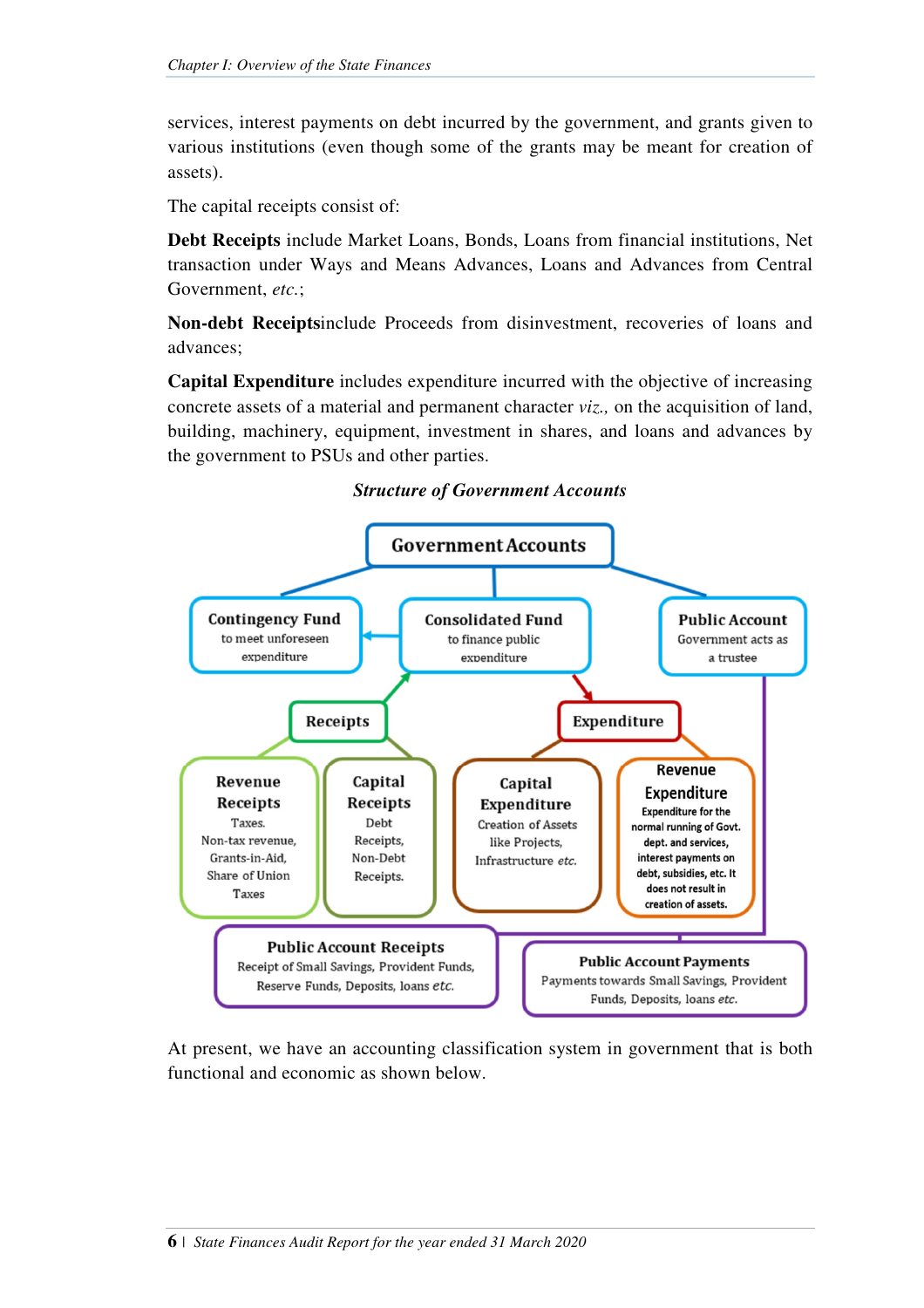|                       | <b>Attribute of transaction</b>                               | <b>Classification</b>                                 |  |  |
|-----------------------|---------------------------------------------------------------|-------------------------------------------------------|--|--|
| Standardised in       | Health,<br>Function-<br>Education,<br><i>etc.</i> /Department | Major Head under Grants (4-digit)                     |  |  |
| LMMH by<br><b>CGA</b> | Sub-Function                                                  | Sub Major head (2-digit)                              |  |  |
| Programme             |                                                               | Minor Head (3-digit)                                  |  |  |
|                       | Scheme                                                        | Sub-Head (2-digit)                                    |  |  |
| Flexibility left      | Sub-scheme                                                    | Detailed Head (2-digit)                               |  |  |
| for States            | Economic nature/Activity                                      | Object Head-salary, minor works, etc.<br>$(2$ -digit) |  |  |

| Table 1.2: Accounting classification system in Government |  |  |  |
|-----------------------------------------------------------|--|--|--|
|-----------------------------------------------------------|--|--|--|

The functional classification lets us know the department, function, scheme or programme, and object of the expenditure. Economic classification helps organise these payments as revenue, capital, debt, *etc.* Economic classification is achieved by the numbering logic embedded in the first digit of 4-digit Major Heads. For instance, 0 and 1 is for revenue receipts, 2 and 3 for revenue expenditure, *etc.* Economic classification is also achieved by an inherent definition and distribution of some object heads. For instance, while "salary" object head is revenue expenditure, "construction" object head is capital expenditure. Object Head is the primary unit of appropriation in the budget documents.

#### **Budgetary Processes**

In terms of Article 202 of the Constitution of India, the Governor of State causes to be laid before the State Legislature, a statement of the estimated receipts and expenditure of the State for the year, in the form of an **Annual Financial Statement**. In terms of Article 203, the statement is submitted to the State Legislature in the form of Demands for Grants/ Appropriations and after approval of these, the Appropriation Bill is passed by the Legislature under Article 204 to provide for appropriation of the required money out of the Consolidated Fund. Some States have more than one consolidated Budget – there could be sub-budgets like Gender Budget, Agriculture Budget, Weaker sections (SCs/STs) Budget, Disability Budget, *etc.*

Government of Nagaland (GoN) had not prepared its Budget manual so far. While formulating its Budget for 2019-20, the State Government introduced several significant and proactive policiesto promote the overall development of the State and its people. However, no separate sub-budgets were prepared during 2019-20. Results of audit scrutiny of budget and implementation of other budgetary initiatives of the State Government are detailed in **Chapter 3** of this Report.

#### 1.4.1 Summarised position of Finances

Details of actual financial results *vis-à-vis* Budget Estimates (BEs) for the year 2019-20*vis-à-vis* actual of 2018-19 are shown in **Table 1.3**.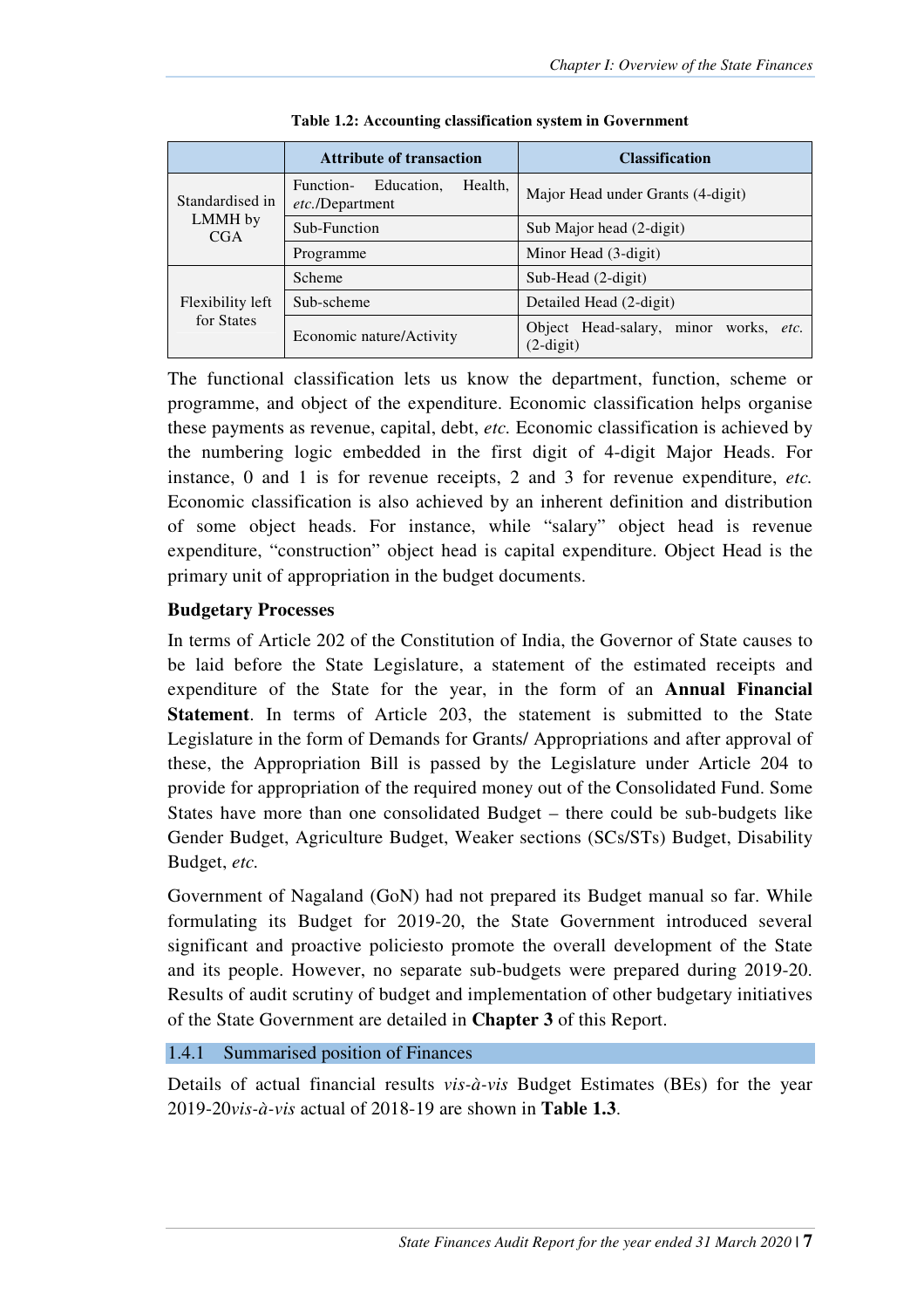|     |                                                      |                |             |                |            | $(5 \text{ in } \text{core})$ |
|-----|------------------------------------------------------|----------------|-------------|----------------|------------|-------------------------------|
| SI. |                                                      | 2018-19        |             | 2019-20        | Percentage | Percentage                    |
| No. | <b>Components</b>                                    | <b>Actuals</b> | <b>BEs</b>  | <b>Actuals</b> | of Actual  | of Actuals                    |
|     |                                                      |                |             |                | to BEs     | to GSDP                       |
| 1.  | <b>Tax Revenue</b>                                   | 846.43         | 937.20      | 958.23         | 102.24     | 3.14                          |
| 2.  | Non-Tax Revenue                                      | 255.24         | 373.03      | 339.29         | 90.96      | 1.11                          |
| 3.  | Share of Union taxes/duties                          | 3,792.41       | 3,267.08    | 3,267.08       | 100.00     | 10.71                         |
| 4.  | Grants-in-aid<br>and<br>Contributions                | 6,543.33       | 7,464.12    | 6,858.69       | 91.89      | 22.48                         |
| 5.  | Revenue Receipts $(1+2+3+4)$                         | 11,437.41      | 12,041.43   | 11,423.29      | 94.87      | 37.44                         |
| 6.  | Recovery<br>of Loans<br>and                          | 1.08           | 1.50        | 1.09           | 72.67      | 0.00                          |
|     | Advances                                             |                |             |                |            |                               |
| 7.  | Other Receipts                                       | 0.00           | 0.00        | 0.00           | 0.00       | 0.00                          |
| 8.  | <b>Borrowings</b><br>and<br>other<br>Liabilities (a) | 1082.32        | 791.75      | 1417.43        | 179.02     | 4.65                          |
| 9.  | Capital Receipts (6+7+8)                             | 1,083.40       | 793.25      | 1,418.52       | 178.82     | 4.65                          |
| 10. | <b>Total Receipts (5+9)</b>                          | 12,520.81      | 12,834.68   | 12,841.81      | 100.06     | 42.09                         |
| 11. | <b>Revenue Expenditure</b>                           | 10,919.98      | 12,615.30   | 11,637.02      | 92.25      | 38.14                         |
| 12. | Interest payments                                    | 771.74         | 886.10      | 813.74         | 91.83      | 2.67                          |
| 13. | <b>Capital Expenditure (b)</b>                       | 1,600.83       | 1,875.10    | 1,215.58       | 64.83      | 3.98                          |
| 14. | Capital outlay                                       | 1,595.56       | 1,865.62    | 1,206.32       | 64.66      | 3.95                          |
| 15. | Loan and advances                                    | 5.27           | 9.48        | 9.26           | 97.68      | 0.03                          |
| 16. | Total Expenditure (11+13)                            | 12,520.81      | 14,490.40   | 12,852.60      | 88.70      | 42.13                         |
| 17. | Revenue Deficit (5-11)                               | 517.43         | $-573.87$   | $-213.73$      | 37.24      | $-0.70$                       |
| 18. | Fiscal Deficit ${16-(5+6+7)}$                        | $-1,082.32$    | $-2,447.47$ | $-1,428.22$    | 58.35      | $-4.68$                       |
| 19. | Primary Deficit (18+12)                              | $-310.58$      | $-1,561.37$ | $-614.48$      | 39.36      | $-2.01$                       |

|  | Table 1.3: Financial results vis-à-vis BEs |  |  |
|--|--------------------------------------------|--|--|
|  |                                            |  |  |

*Source: Finance Accounts, 2019-20 and Annual Financial Statement, 2019-20 (a) Borrowings and other Liabilities: Net (Receipts-Disbursements) of Public Debt+Net of Contingency Fund+Net (Receipts-Disbursements) of Public Account+Net of Opening and Closing Cash Balance.* 

*(b) Expenditure on Capital Account includes Capital Expenditure and Loans and Advances disbursed.* 

- The actual own tax revenue collections exceeded over the budget estimates,while the non-tax revenue and Grants-in-Aid (GIA) from the GoI fell short over the budget estimates. The overall Revenue Receipts of the State fell short of the BEs mainly due to overestimation of the GIA from the GoI at BEs stage.
- During 2019-20, the State moved from a Revenue Surplus to a Revenue Deficit State due to higher growth of Revenue expenditure over the previous year as compared to the Revenue Receipts. The Revenue Receipts decreased by **\endef** 14.12 crore (0.12 *per cent*) from  $\bar{\xi}$  11.437.41 crore in 2018-19 to  $\bar{\xi}$  11,423.29 crore in 2019-20, while the Revenue Expenditure increased by **\endef** 717.04 crore (6.57 *per cent*) from  $\bar{\xi}$  10,919.98 crore in 2018-19 to  $\bar{\xi}$  11,637.02 crore in 2019-20. The Revenue Receipts were insufficient to meet normal functioning of Government Departments and borrowed funds were expended to an extent to meet day to day expenditure of the Government instead of creation of assets.
- The Fiscal Deficit further increased over the previous year. It increased from  $\bar{\xi}$  1,082.32 crore in 2018-19 to  $\bar{\xi}$  1,428.22 crore (31.96 *per cent*) in 2019-20. The Government's Capital Expenditure decreased by  $\bar{\tau}$  385.25 crore (24.07 *per cent*) from  $\bar{\mathfrak{c}}$  1.600.83 crore in 2018-19 to  $\bar{\mathfrak{c}}$  1,215.58 crore in 2019-20.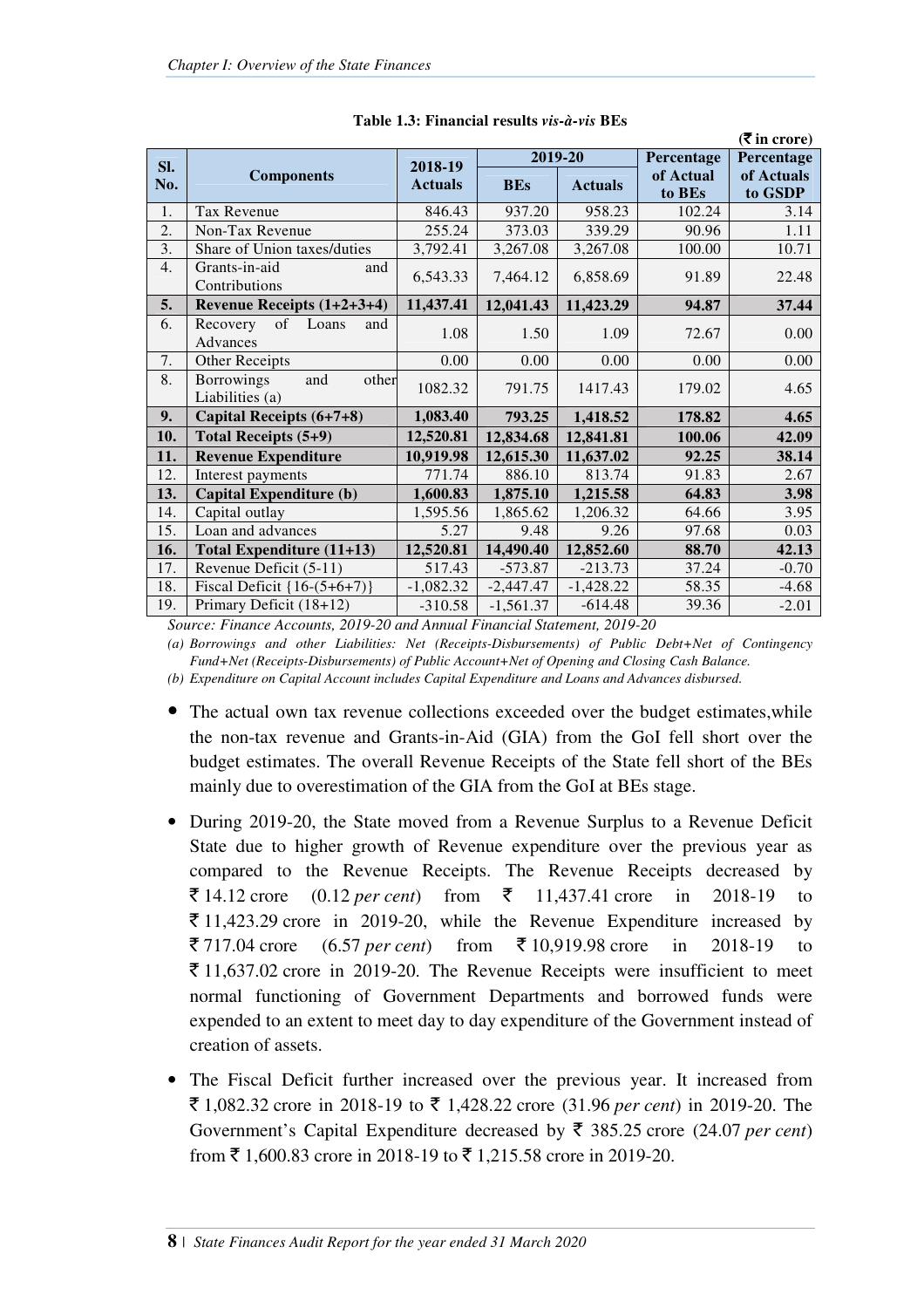#### 1.4.2 Summarised position of Assets and liabilities of the Government

Government accounts capture the financial liabilities of the Government and the assets created out of the expenditure incurred. The liabilities consist mainly of internal borrowings, loans and advances from GoI, receipts from public account and reserve funds, and the assets comprise mainly the capital outlay and loans and advances given by the State Government and cash balances.

The summarised position of Assets and Liabilities of the State for the year 2019-20 as compared to the previous year 2018-19 is shown in **Table 1.4**.

|              | $(\overline{\mathbf{\overline{z}}}$ in crore) |                    |           |                                        |                                                                 |                                                |             |             |                                        |
|--------------|-----------------------------------------------|--------------------|-----------|----------------------------------------|-----------------------------------------------------------------|------------------------------------------------|-------------|-------------|----------------------------------------|
|              |                                               | <b>Liabilities</b> |           |                                        | <b>Assets</b>                                                   |                                                |             |             |                                        |
|              |                                               | 2018-19            | 2019-20   | <b>Increase</b><br>( <i>per cent</i> ) |                                                                 |                                                | 2018-19     | 2019-20     | <b>Increase</b><br>$(\text{per cent})$ |
|              | <b>Consolidated Fund</b>                      |                    |           |                                        |                                                                 |                                                |             |             |                                        |
| $\mathbf{A}$ | Internal<br><b>Debt</b>                       | 7,969.15           | 8,986.93  | 13                                     | a                                                               | <b>Gross Capital</b><br>Outlay                 | 18,095.74   | 19,302.06   | $\tau$                                 |
| <sub>B</sub> | Loans and<br>Advances<br>from GoI             | 146.37             | 131.15    | $-10$                                  | $\mathbf{h}$                                                    | Loans and<br>Advances                          | 28.90       | 37.07       | 28                                     |
| Fund         | Contingency                                   | 0.35               | 0.35      | $\Omega$                               |                                                                 |                                                |             |             |                                        |
|              | <b>Public Account</b>                         |                    |           |                                        |                                                                 |                                                |             |             |                                        |
| A            | Small<br>Savings,<br>Provident<br>Funds, etc. | 1,569.34           | 2131.38   | 36                                     | a                                                               | Advances                                       | 0.37        | 0.37        | $\Omega$                               |
| B            | Deposits                                      | 891.58             | 960.38    | 8                                      | $\mathbf b$                                                     | Remittance                                     |             |             |                                        |
| $\mathsf{C}$ | Reserve<br>Funds                              | 1,073.52           | 1,628.43  | 52                                     | $\mathbf{c}$                                                    | Suspense and<br>Miscellaneous                  | 99.34       | 89.02       | $-10$                                  |
| D            | Remittances                                   | $-661.66$          | $-661.18$ | $\Omega$                               | Cash balance<br>(including)<br>investment in<br>Earmarked Fund) |                                                | 1,856.93    | 2,627.83    | 42.                                    |
|              |                                               |                    |           |                                        |                                                                 | <b>Total</b>                                   | 20,081.28   | 22,056.35   | 10                                     |
|              |                                               |                    |           |                                        |                                                                 | Deficit in<br><b>Revenue</b><br><b>Account</b> | $-9,092.64$ | $-8,878.91$ | $-2$                                   |
|              | <b>Total</b>                                  | 10,988.64          | 13,177.44 | 20                                     |                                                                 | <b>Total</b>                                   | 10,988.64   | 13,177.44   | 20                                     |

| Table 1.4: Summarised position of Assets and Liabilities |  |  |  |
|----------------------------------------------------------|--|--|--|
|----------------------------------------------------------|--|--|--|

*Source: Finance Accounts, 2019-20* 

As can be seen from the above table, the Assets and Liabilities of the State showed an increase of 20 *per cent* during 2019-20 over the previous year. The increase in Liabilities was mainly due to increase in Reserve Funds (52 *per cent*) and Small Savings Provident Funds, *etc*. (36 *per cent*), which was offset by Loans and Advances from GoI (10 *per cent*) over the previous year. Similarly, the increase in Assets was mainly due to increase in Cash balance (including investment in Earmarked Fund) (42 *per cent*) and disbursement of Loans and Advances (28 *per cent*), which was offset by Suspense and Miscellaneous (10 *per cent*) over the previous year.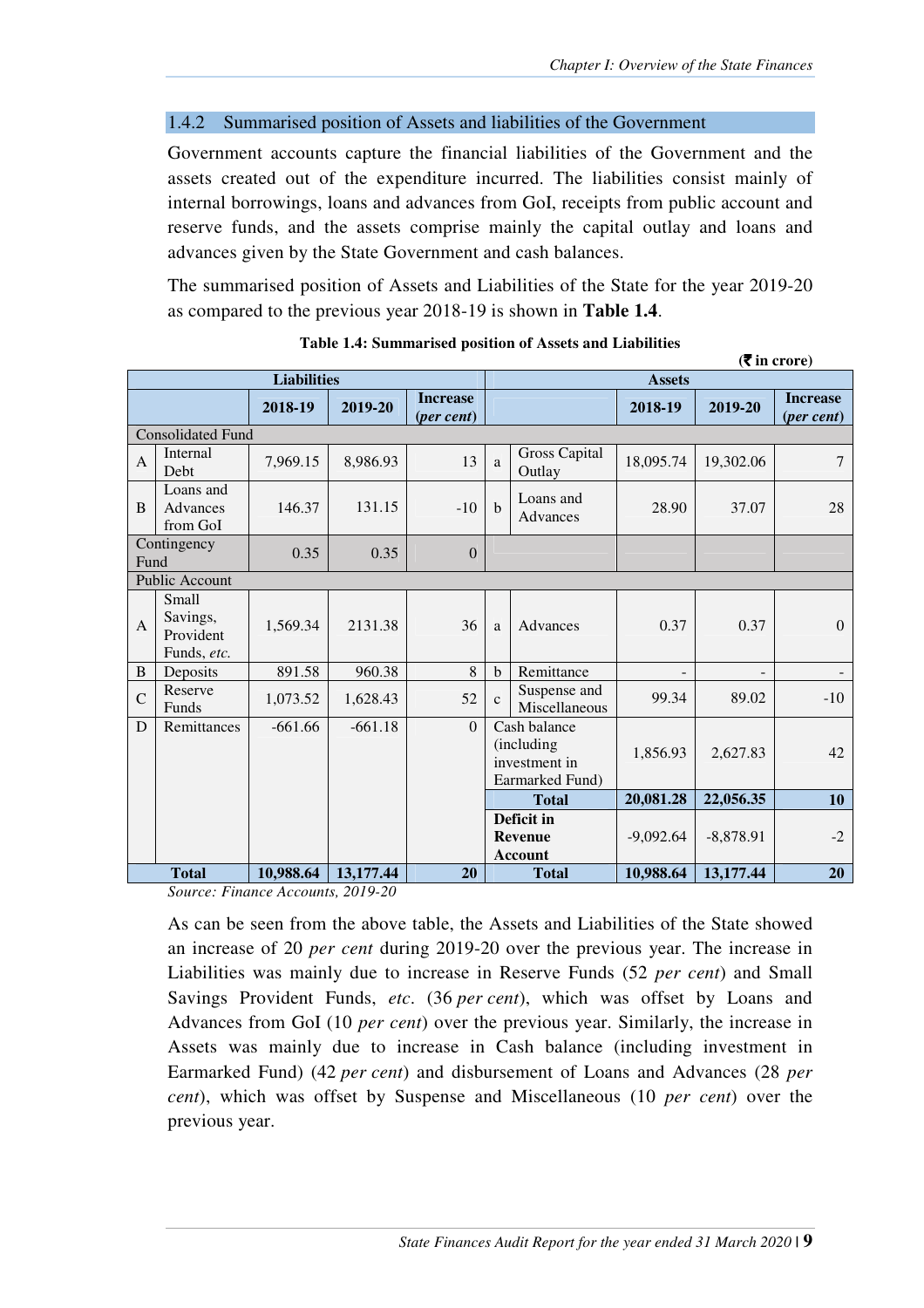## **1.5 Fiscal Balance: Achievement of deficit and total debt targets**

When a government spends more than it collects by way of revenue, it incurs a deficit. There are various measures that capture government deficit.

Deficits must be financed by borrowing giving rise to government debt. The concepts of deficits and debt are closely related. Deficits can be thought of as a flow which adds to the stock of debt. If the government continues to borrow year after year, it leads to the accumulation of debt and the government has to pay more and more by way of interest. These interest payments themselves contribute to the debt.

By borrowing, the government transfers the burden of reduced consumption on future generations. This is because it borrows by issuing bonds to the people living at present but may decide to pay off the bonds some twenty years later by raising taxes or reducing expenditure. Also, government borrowing from the people reduces the savings available to the private sector. To the extent that this reduces capital formation and growth, debt acts as a 'burden' on future generations.

However, if government deficits succeed in their goal of raising production, there will be more income and, therefore, more saving. In this case, both government and industry can borrow more. Also, if the government invests in infrastructure, future generations may be better off, provided the return on such investments is greater than the rate of interest. The actual debt could be paid off by the growth in output. The debt should not then be considered burdensome. The growth in debt will have to be judged by the growth of the economy (State GDP) as a whole.

Government deficit can be reduced by an increase in taxes or reduction in expenditure. There has also been an attempt to raise receipts through the sale of shares in PSUs. However, the major thrust has been towards reduction in government expenditure. This could be achieved through making government activities more efficient through better planning of programmes and better administration.

The Central and individual State Governments have passed Fiscal Responsibility and Budget Management Act (FRBM) with the objective of ensuring prudence in fiscal management by eliminating revenue deficit, reducing fiscal deficit and overall/ outstanding debt to acceptable level, establishing improved debt management and improving transparency in a medium term framework. In this context the Act provides quantitative targets to be adhered by the state with regard to deficit measures and debt level.

State Government enacted the Nagaland Fiscal Responsibility and Budget Management (NFRBM) Act, 2005 in line with the Union FRBM Act, 2003, to ensure stability and sustainability, improve efficiency and transparency in management of public finances, enhance the availability of resources by achieving sufficient revenue surplus, reduce fiscal deficit and remove impediments to effective conduct of fiscal policy and prudent debt management.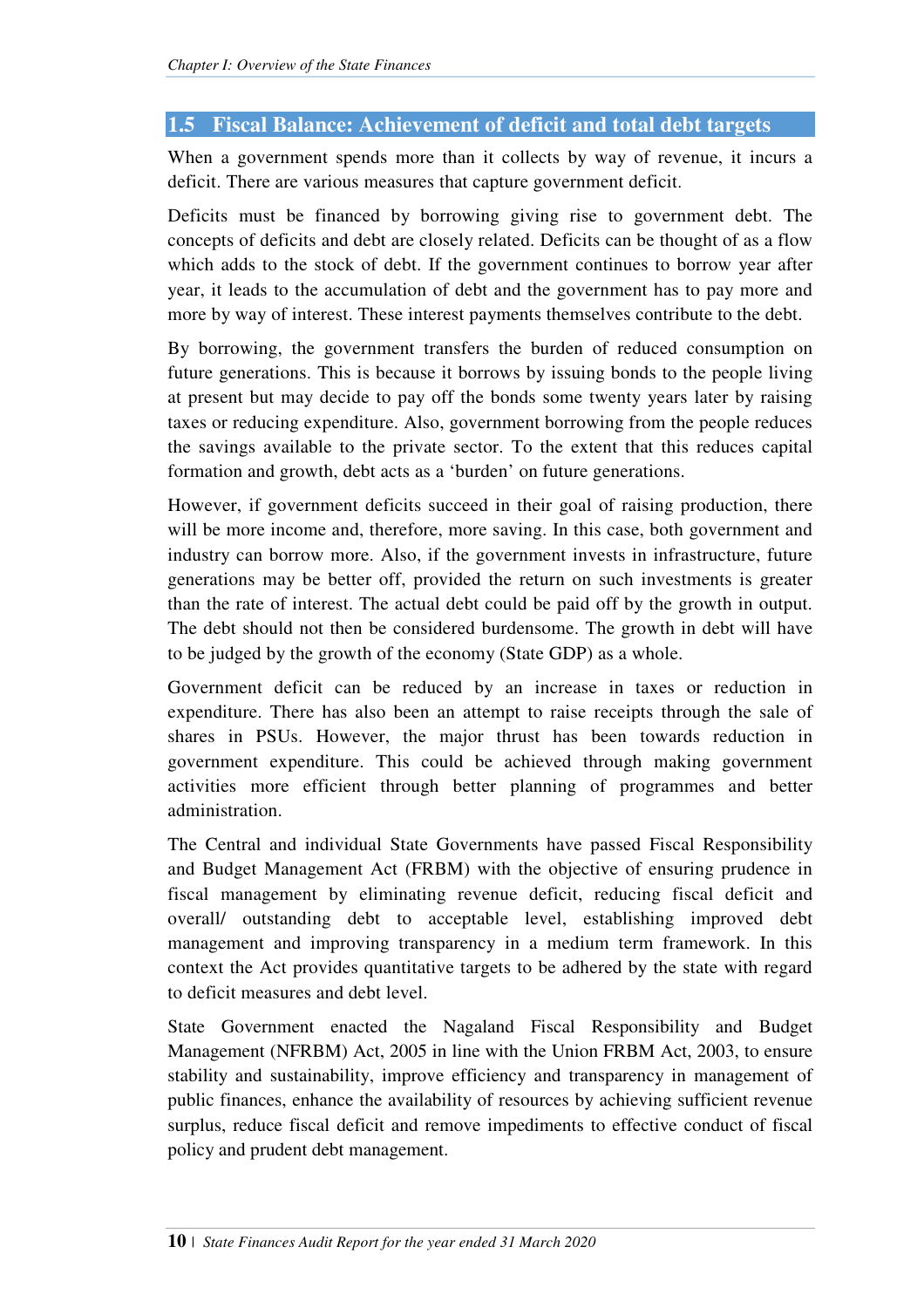In line with the recommendations of XIII Finance Commission (2010-15), the NFRBM Act was subsequently amended twice, with the latest amendment being in March 2011. However, the NFRBM Act was not amended in line with the XIV FC recommendations (Paragraph 2.6 of XIV FC Report).

In addition to the Fiscal Correction Path (FCP), the State Government is required to prepare every year, as per the provisions of the NFRBM Act, 2005, a Medium Term Fiscal Policy Statement (MTFPS) showing the rolling fiscal targets. The State Government had prepared MTFPS every year.

The status of achievement *vis-à-vis* projections set by the XIV FC during the period 2015-16 to 2019-20 is given in **Table 1.5**:

| <b>Fiscal</b>                                                     | XIV FC                                                              |                        | <b>Achievement</b>     |                        |                          |                            |
|-------------------------------------------------------------------|---------------------------------------------------------------------|------------------------|------------------------|------------------------|--------------------------|----------------------------|
| <b>Parameters</b>                                                 | projections                                                         | 2015-16                | 2016-17                | 2017-18                | 2018-19                  | 2019-20                    |
| Revenue Deficit                                                   | Revenue                                                             | 461.65                 | 790.34                 | 827.86                 | 517.43                   | $(-)213.73$                |
| Surplus $(+)$<br>$(-)/$<br>$(\bar{\bar{\mathbf{\tau}}}$ in crore) | Surplus                                                             | $\checkmark$           | $\checkmark$           |                        | $\checkmark$             | Χ                          |
| Fiscal Deficit (-)/                                               | Three <i>per cent</i>                                               | $-597.27$<br>$(-3.06)$ | $-284.86$<br>$(-1.31)$ | $-446.09$<br>$(-1.82)$ | $-1,082.32$<br>$(-3.97)$ | $(-)1,428.22$<br>$(-4.68)$ |
| Surplus $(+)$                                                     | of GSDP                                                             | X                      | $\checkmark$           | $\sqrt{}$              | Χ                        | Χ                          |
| of<br>Ratio<br>total                                              | 2015-16: 43.67                                                      | 45.75                  | 44.00                  | 42.50                  | 38.65                    | 39.92                      |
| outstanding debt<br><b>GSDP</b><br>to<br>$(\text{per cent})$      | 2016:17: 41.82<br>2017-18:40.18<br>2018-19: 38.73<br>2019-20: 37.45 | X                      | Χ                      | X                      | $\checkmark$             | X                          |

**Table 1.5: Compliance with the projections of XIV FC**

*Source: XIV FC Report and Finance Accounts of respective years* 

State Government was successful in maintaining Revenue Surplus as projected in XIV FC Report, in four out of the five years, during the five-year period from 2015-16 to 2018-19. However During 2019-20, the State had a Revenue Deficit of  $\bar{z}$  213.73 crore.

The State was successful in containing the Fiscal Deficit below three *per cent* of GSDP in two out of the last five years. It was not successful in reining in the Fiscal Deficit below three *per cent* in 2019-20.

During the five-year period from 2015-16 to 2019-20, the State Government was successful in maintaining outstanding debt to GSDP ratio only in 2018-19 as per the projection made by the XIV FC Report.

The Finance Department, while accepting the fact attributed (March 2021) the Revenue Deficit to less receipt of State's share of Central Taxes during 2019-20. It was also stated that the huge ratio of total outstanding debt to GSDP was due to outstanding WMAsduring 2019-20.

The position of projections made by the State Government in its MTFPS *vis-à-vis* achievements during the year 2019-20 is depicted in **Table 1.6**.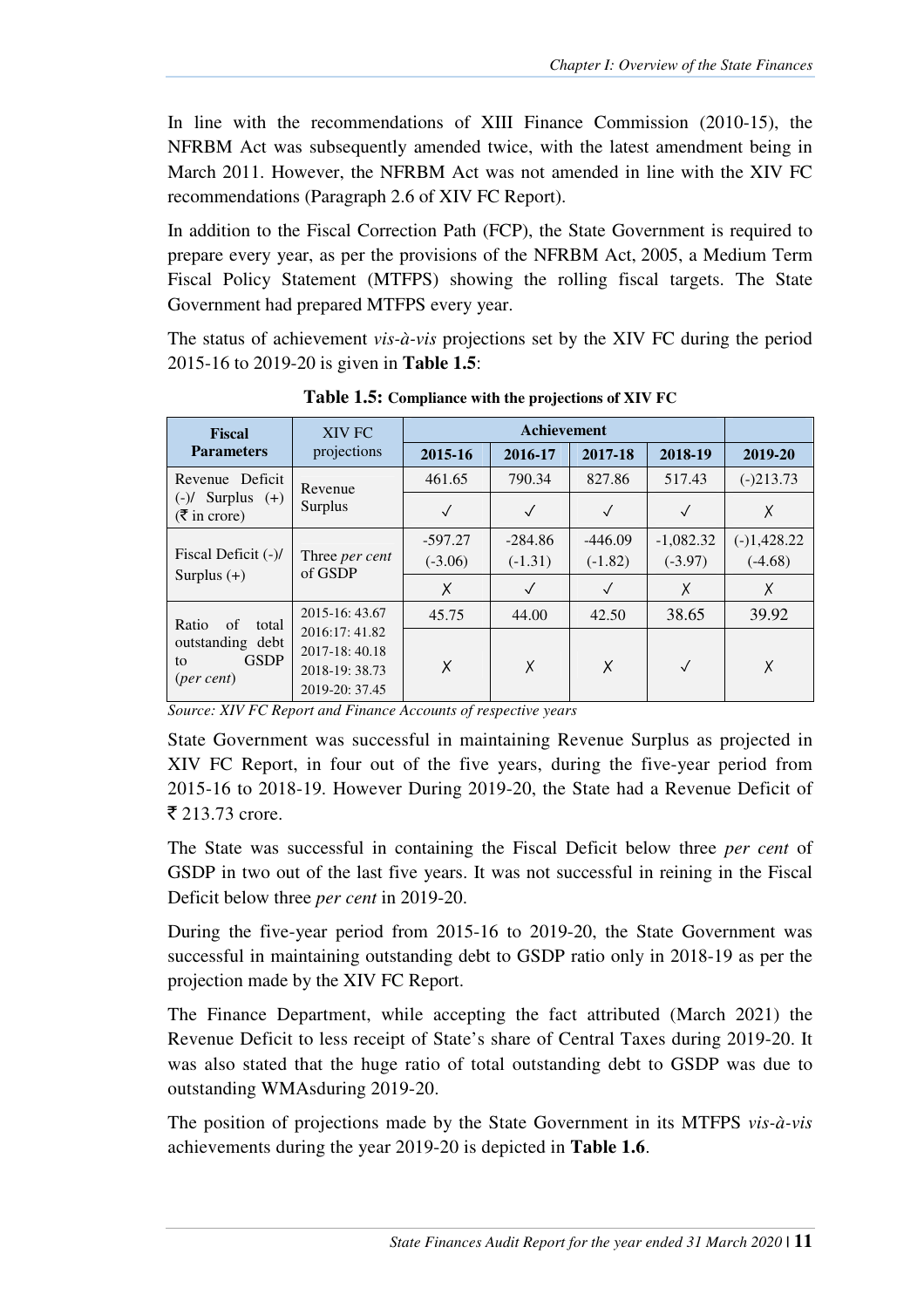|                  |                                                           |                                   |                               | $($ $\overline{\mathbf{\mathsf{z}}}$ in crore) |
|------------------|-----------------------------------------------------------|-----------------------------------|-------------------------------|------------------------------------------------|
| SI.<br>No.       | <b>Fiscal Variables</b>                                   | <b>Projection as</b><br>per MTFPS | <b>Actuals</b><br>$(2019-20)$ | <b>Variation</b><br>(in per cent)              |
| 1.               | Own Tax Revenue                                           | 937.20                            | 958.23                        | 21.03(2.24)                                    |
| 2.               | Non-Tax Revenue                                           | 373.03                            | 339.29                        | $-33.74(-9.04)$                                |
| 3.               | <b>Share of Central Taxes</b>                             | 3,267.08                          | 3,267.08                      | 0.00(0.00)                                     |
| $\overline{4}$ . | Grants-in-aid from GoI                                    | 7,464.12                          | 6,858.69                      | $-605.43(-8.11)$                               |
| 5.               | Revenue Receipts $(1 + 2 + 3 + 4)$                        | 12,041.43                         | 11,423.29                     | $-618.14(-5.13)$                               |
| 6.               | <b>Revenue Expenditure</b>                                | 12,615.30                         | 11,637.02                     | $-978.28(-7.75)$                               |
| 7.               | Revenue Deficit $(-)/$ Surplus $(+)$<br>$(5 - 6)$         | $-573.87$                         | $-213.73$                     | 360.14 (62.76)                                 |
| 8.               | Fiscal Deficit $(-)/$ Surplus $(+)$                       | $-2,465.87$                       | $-1,428.22$                   | 1,037.65 (42.08)                               |
| 9.               | Debt-GSDP ratio (per cent)                                | 38.79                             | 39.92                         | 1.13(2.91)                                     |
| 10.              | GSDP growth rate at current<br>prices ( <i>per cent</i> ) | 4.45                              | 11.82                         | 7.37 (165.62)                                  |

**Table 1.6: Actuals** *vis-à-vis* **projection in MTFPS for 2019-20** 

*Source: MTFP Statement and Finance Accounts, Vol. I, 2019-20.* 

As can be seen from the above table, the projections made in MTFPS relating to two key fiscal parameters *i.e*., Revenue Deficit and Fiscal Deficit improved significantly during 2019-20 as compared to the projections. The projection relating to growth rate of GSDP was met with higher growth in GSDP than was projected in the MTFPS. However, projection relating to Debt-GSDP ratio was not met, with the year ending at a higher Debt to GSDP ratio.

**Charts 1.4 and 1.5** present the trends in deficit indicators and **Chart 1.6** presents the trends in Fiscal Liabilities and GSDP *vis-à-vis* target set by the State Government in its MTFP statement over the period 2015-16 to 2019-20.



**Chart 1.4: Trends in deficit parameters** 

*Source: Finance Accounts for respective years and GSDP-Directorate of Economics and Statistics, GoN*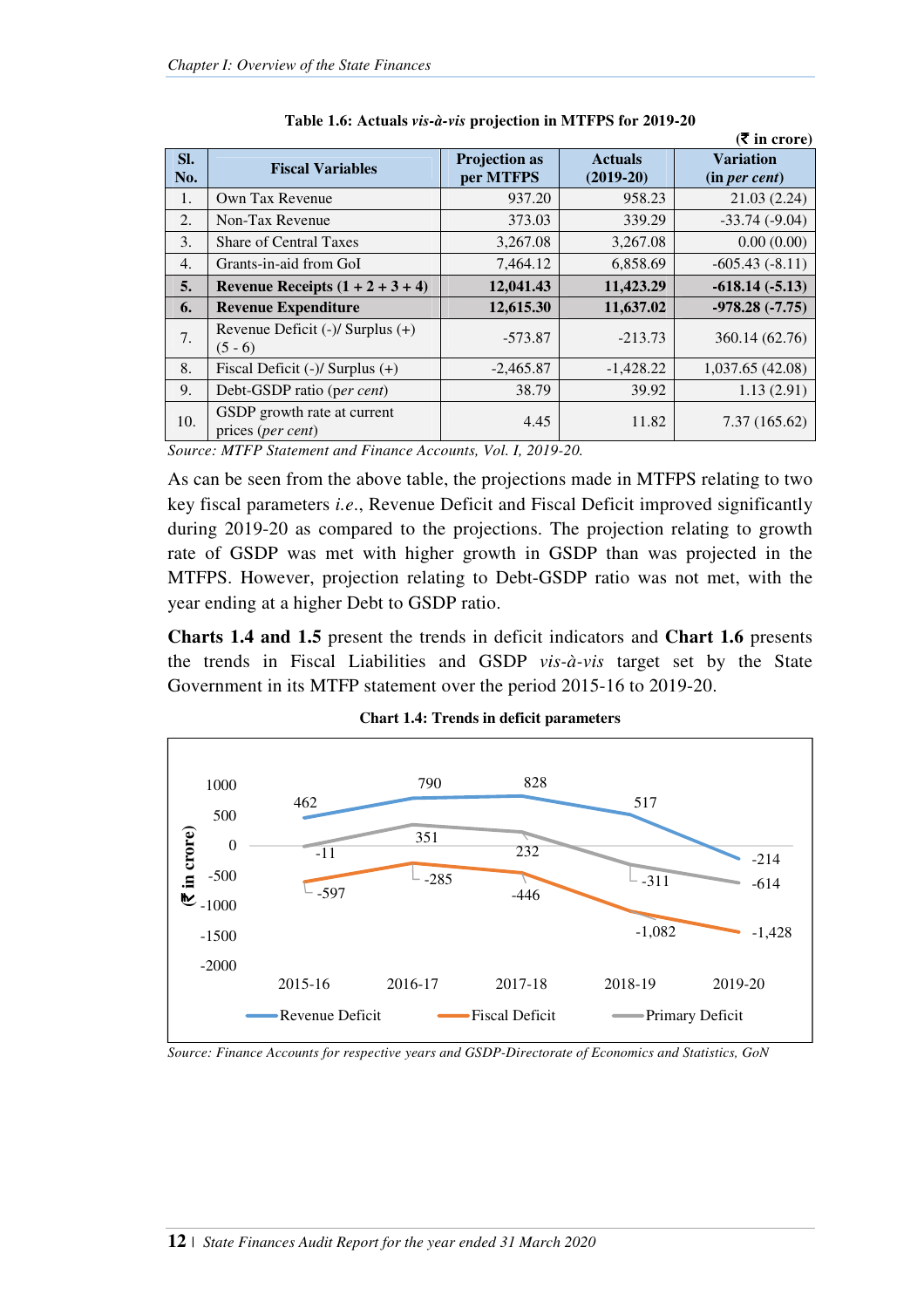

**Chart 1.5: Trends in Surplus/Deficit relative to GSDP** 

*Source: Finance Accounts for respective years and GSDP-Directorate of Economics and Statistics, GoN RD: Revenue Deficit, FD: Fiscal Deficit; PD: Primary Deficit* 





As can be seen from the above charts, Deficit on Revenue Account was witnessed during 2019-20 and it was mainly due to the fact that the State witnessed decrease in Revenue Receipts whereas Revenue Expenditure increased during the year over the previous year. During 2019-20, Revenue Receipts decreased marginally by 0.12 *per cent* ( $\bar{\tau}$  14.12 crore) over the previous year, while Revenue Expenditure increased significantly by 6.57 *per cent* ( $\bar{\tau}$  717.07 crore) during the same period.

The total fiscal liabilities showed increasing trend during the five-year period 2015-20. The increasing trend was due to increase in Public Account liabilities and Internal Debt. During this period, the total outstanding liabilities to GSDP ratio was above the norm set by the State Government in its MTFPS in three years.

*Source:Finance Accounts for respective years and GSDP-Directorate of Economics and Statistics, GoN*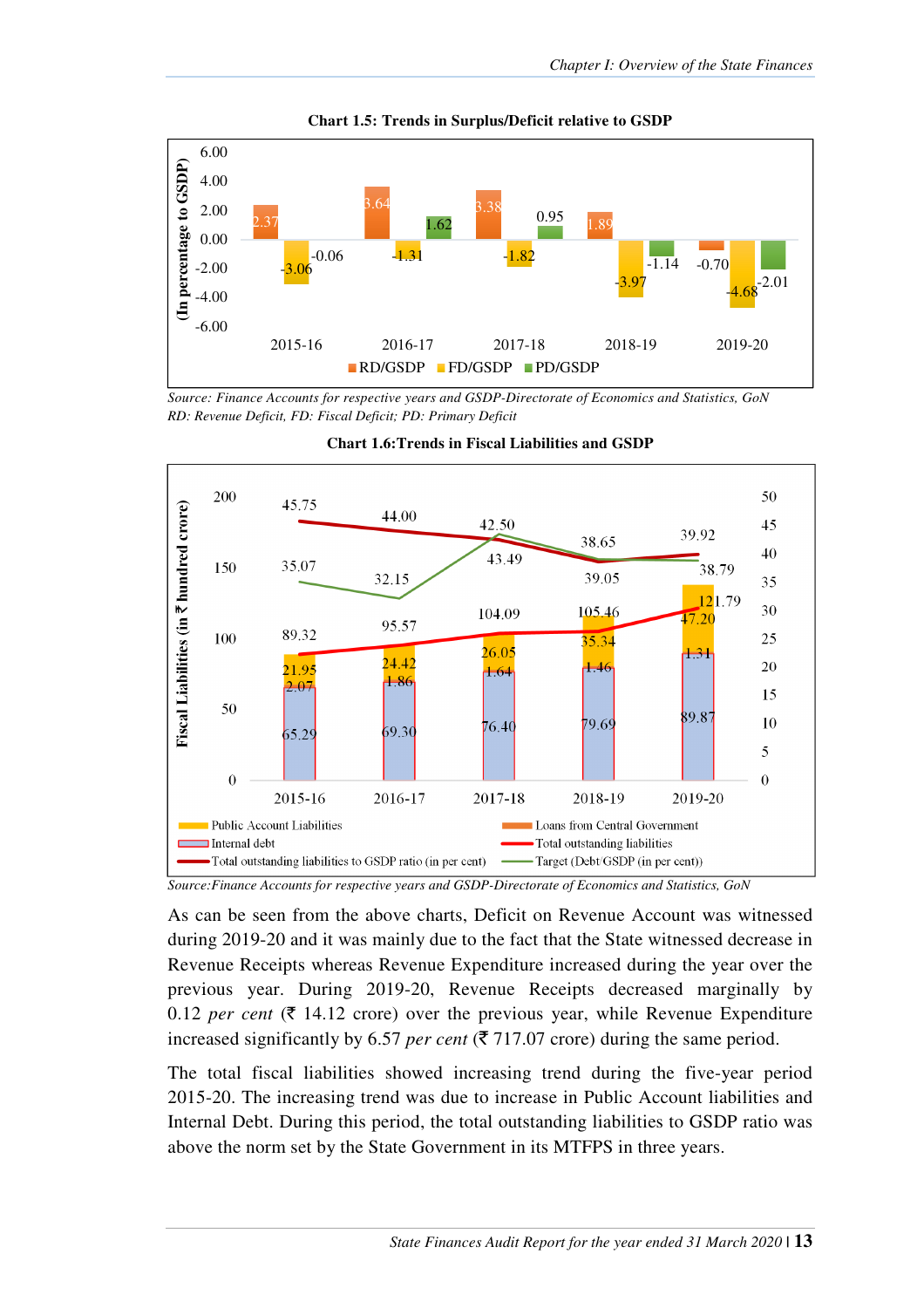## **1.6 Deficits and Total Debt after examination in audit**

In order to present better picture of State Finances, there is a tendency to classify revenue expenditure as capital expenditure and to conduct off budget financial activities.

#### 1.6.1 Post audit - Deficits

Misclassification of revenue expenditure as capital and off budget financial activitiesimpacts deficit figures. Besides, deferment of clear cut liabilities, not depositing cess/royalty to Consolidated Fund, short contribution to National Pension Scheme, Sinking and Redemption funds, *etc.* also impacts the revenue and fiscal deficit figures.

During 2019-20, the following operations were noticed which impacted deficit figures of the State Government as detailed in **Table 1.7**.

| <b>Particulars</b>                                                          | Impact on $(\overline{\mathbf{\xi}})$ in crore)<br>{Understated $(+)/$ overstated $(-)$ } | Paragraph<br>Reference |                     |
|-----------------------------------------------------------------------------|-------------------------------------------------------------------------------------------|------------------------|---------------------|
|                                                                             | <b>Revenue Deficit</b>                                                                    | <b>Fiscal Deficit</b>  |                     |
| Short contribution to National Pension<br>Scheme                            | $(+)$ 30.51                                                                               | 30.51                  | <b>Para 2.4.2.3</b> |
| under<br>Minor works budgeted/ booked<br>Capital Section instead of Revenue | $(+)$ 3.29                                                                                | 0.00                   | Para $3.3.3$        |
| <b>Total</b>                                                                | $(+)$ 33.80                                                                               | 30.51                  |                     |

**Table 1.7: Revenue and Fiscal Deficit, post examination by Audit** 

*Source: Finance Accounts, 2019-20 and audit analysis* 

As can be seen from the above table, there was an understatement of Revenue Deficit by  $\bar{\tau}$  33.80 crore during the year. The State would have an increased RevenueDeficit of  $\bar{\tau}$  247.53 crore during 2019-20, after considering the items of misclassification, that have resulted in overstatement.

Further, the Fiscal Deficit was understated by  $\bar{\tau}$  30.51 crore, which would increase the Fiscal Deficit of  $\bar{\tau}$  1,428.22 croreto that extent as depicted in the accounts of the State.

## **1.7 Conclusion**

The State's GSDP increased by  $\overline{\xi}$  3,227.79 crore (11.82 *per cent*) from  $\overline{\xi}$  27,283 crore in 2018-19 to  $\bar{\mathfrak{c}}$  30,508 crore in 2019-20. During the last five years, there was a steady increase in GSDP from  $\overline{5}$  19,524 crore in 2015-16 to  $\overline{5}$  30,508 crore in 2019-20.

The GSDP growth rate for Nagaland (11.82 *per cent*) was higher than the all India GDP growth rate (7.21 *per cent*) in 2019-20. Tertiary Sector was the major contributor of GSDP during the year with 56 *per cent*. Primary Sector was the second largest contributor with 30 *per cent* while Secondary Sector (12 *per cent*) and Subsidies and Taxes (two *per cent*) were third and fourth respectively.

The State's Revenue Receipts  $(\bar{\mathcal{F}} 11,423.29$  crore) decreased by 0.12 *per cent*  $(\bar{\mathbf{\mathsf{z}}} 14.12 \text{ core})$  over the previous year  $(\bar{\mathbf{\mathsf{z}}} 11,437.41 \text{ core})$ , mainly due to decrease in State's share in Union Taxes and Duties (13.85 *per cent*).